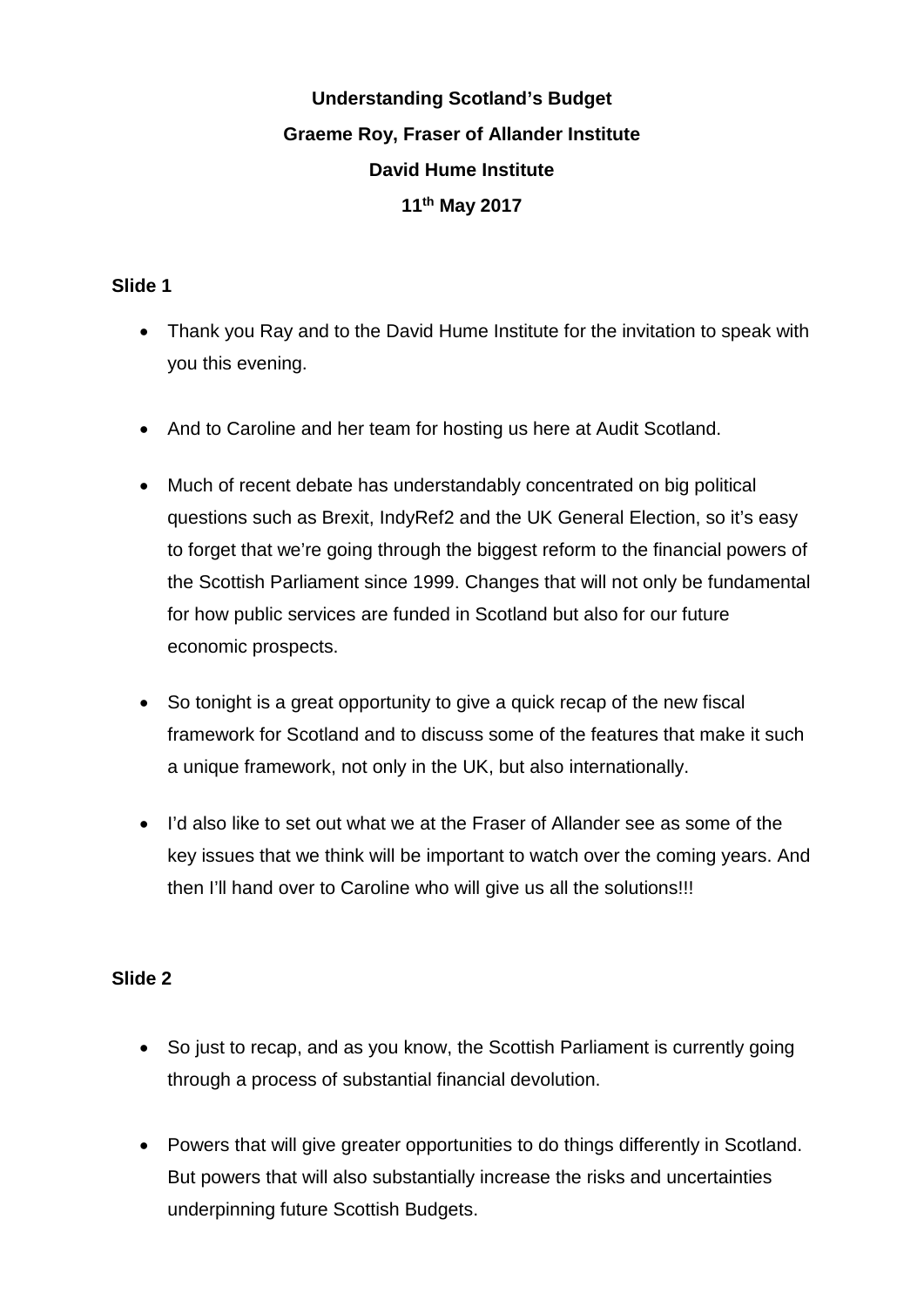- Of course, there is a debate about whether or not these powers are enough or if we could further, but you'll forgive me from staying clear of that debate this evening!
- Soon the Scottish Government and Local Government will oversee a budget of over £40 billion.
- In other words, over 60% of public spending for the benefit of the people of Scotland will be controlled directly – or indirectly – by Holyrood.
- The big reform has been to expand the proportion of the Scottish Budget from 'own-source' revenues.
- The fact that the Scottish Budget was determined almost entirely by a block grant from Westminster that had very little to do with Scottish economic performance or provided few opportunities for Scottish administrations to alter the overall spending envelope that they faced, was seen as a key weakness of the original devolution settlement.
- A 'house-keeping' budget was how Jim Mather the former Enterprise Minister described it.
- Now around 40% of 'devolved expenditures' will be funded by revenues raised in Scotland – a figure that will rise to 50% once approximately half of VAT revenues are assigned to the Scottish budget.
- As a result, Scotland's budget will now depend crucially on three key elements –
	- o What remains of the Westminster block grant as determined by the Barnett Formula;
	- o Future tax policy choices of the Scottish Government; and,
	- o The relative performance of Scottish devolved tax revenues.
- If I can park in your mind this final point the *'relative'* performance of Scottish devolved tax revenues – as this is absolutely crucial for how the framework operates in practice.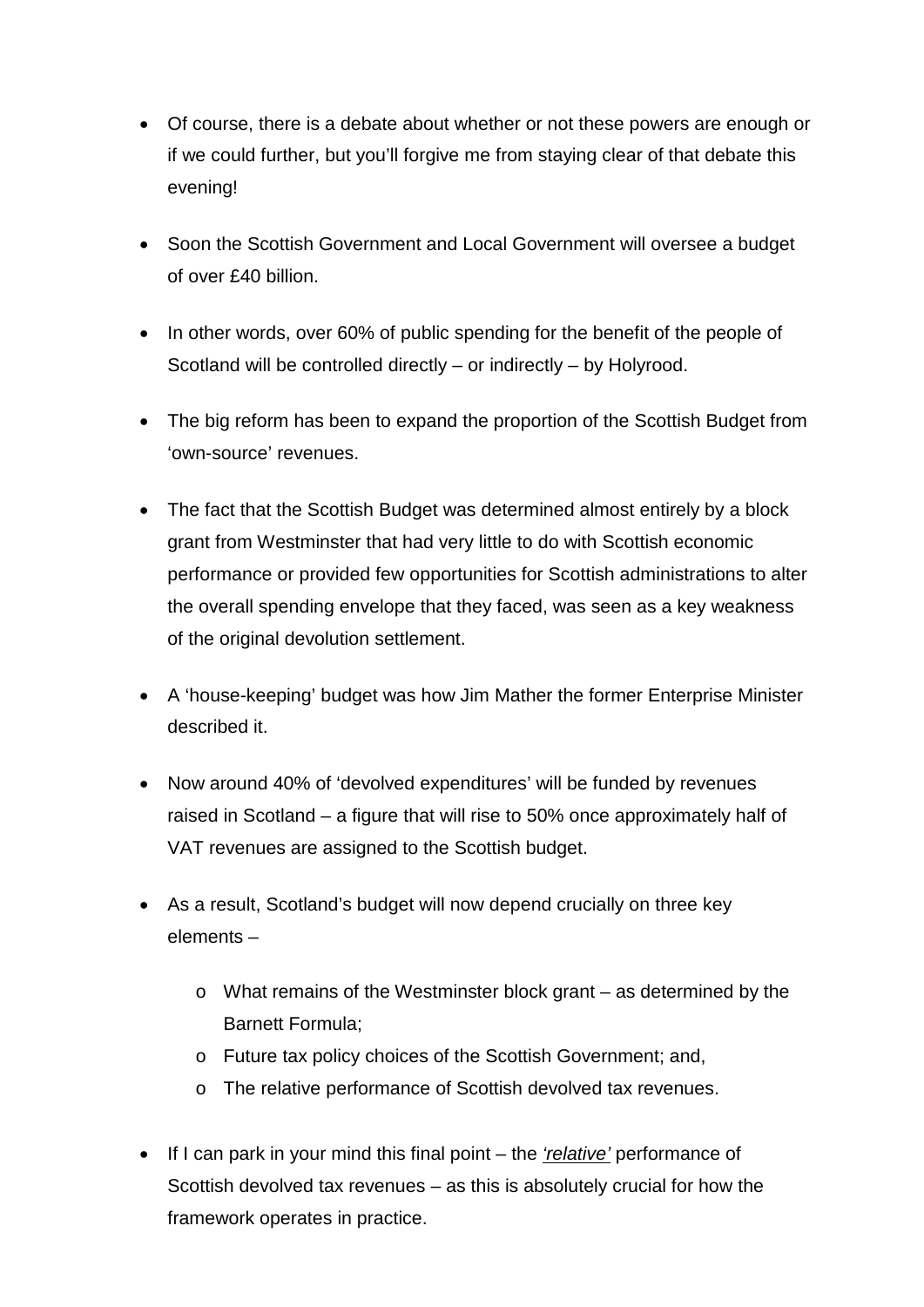- So here are the revenues being devolved, starting with Land and Buildings Transaction Tax a couple of years ago and moving through to VAT in 2019/20.
- I should say that to provide some consistency across the numbers these are the GERS estimates of the revenues for 2015/16.
- If you've been following the GERS debate on social media in recent weeks then I apologise if the use of some numbers based on estimation here and throughout my talk upsets you!!
- By far the two biggest transfers in terms of revenues are income tax, which came into effect this year and VAT.
- It is important to also note what is not being devolved. For example
	- o On income tax, the personal allowance and 'definitions' of income are reserved along with dividend and saving income tax receipts.
	- o On VAT, there is no authority to vary rates or exemptions. It is essentially a transfer of revenues rather than any real policy power.
	- o Other taxes with close links to income tax e.g. national insurance, capital gains and corporation tax are also fully reserved. This is important as it opens up the prospect for devolved tax policy decisions to rub against UK-wide reserved taxes. An early example of this has been the interaction between the new lower threshold in Scotland for higher rate income tax and the (now higher) threshold for UK-wide National Insurance contributions which means that a small number of taxpayers in Scotland face a 52% marginal tax rate on earned income.
	- o Finally, the overall fiscal stance is also reserved. If the Scottish Government wants to spend more money on public services than currently funded by Barnett on a long-term basis, it will have to raise the revenues to pay for them.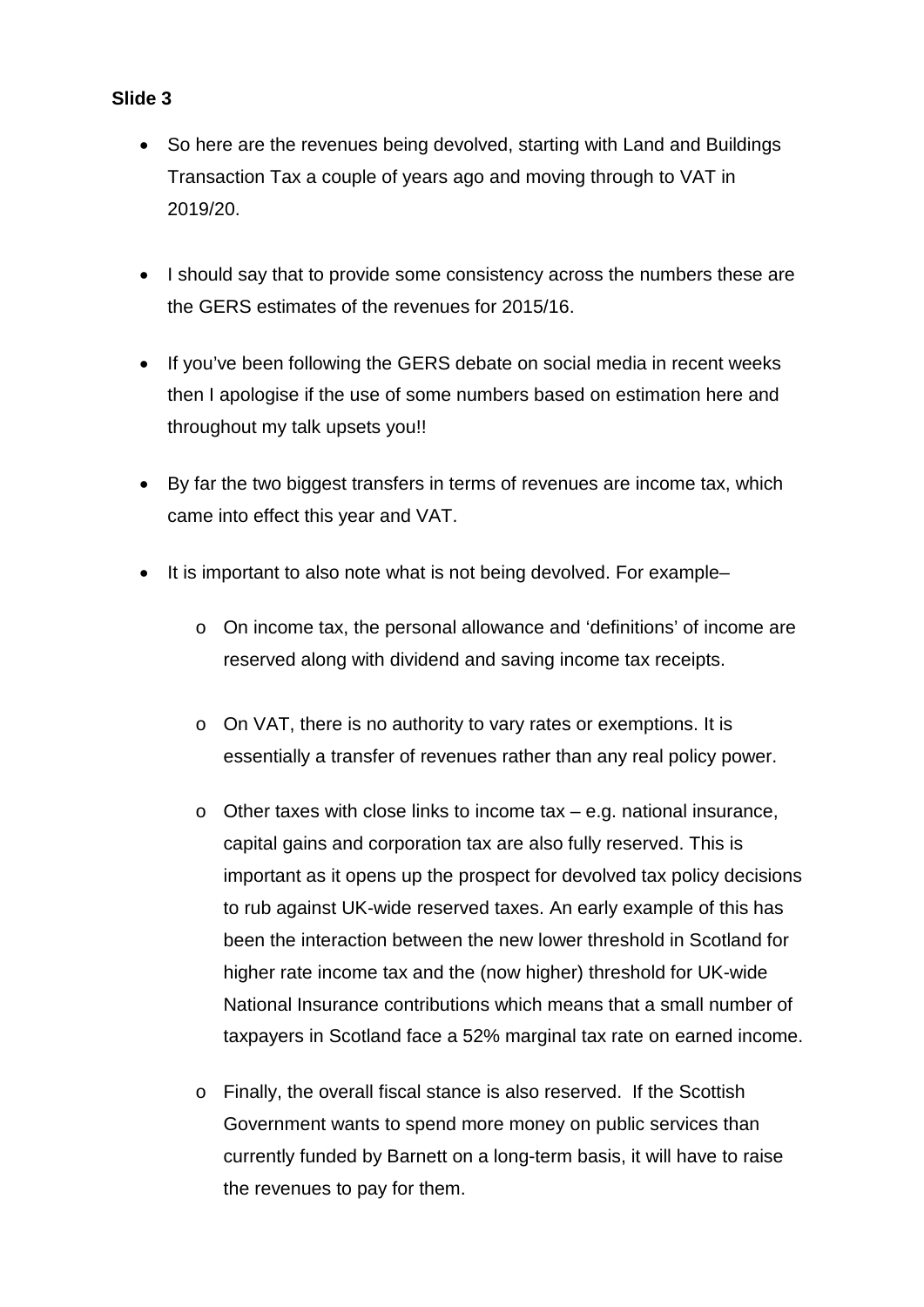- Alongside these new tax powers, the Scottish Government will be taking responsibility for substantial welfare powers – worth around £3 billion by the time they come fully on stream.
- These powers can essentially be grouped into 3 areas.
- Firstly, flexibility in how certain elements of Universal Credit are paid.
- Secondly, the full devolution of a number of benefits themselves including:
	- $\circ$  Benefits tied to ill-health and disability e.g. DLA and PIP; and,
	- o Elements of the Regulated Social Fund e.g. Sure Start, Winter Fuel Payments etc.
- Thirdly, the ability to 'top-up' existing UK benefits and/or introduce new benefits, subject to meeting the costs of doing so - including any additional administrative costs.
- Alongside these welfare powers come important responsibilities around the delivery of employability programmes.
- These new powers represent a major opportunity for the Scottish Government and the Scottish Parliament, both to re-design elements of the benefits system to better reflect their vision for social justice in Scotland, and to take advantage of synergies with existing devolved responsibilities such as in health, education and skills.
- They also pose a challenge. Experience has shown us both in the UK and internationally – that delivering new welfare programmes isn't easy.
- Given that many of these benefits particularly the Disability Living Allowance and so forth – are vital for many of the most vulnerable people and families in our society, it is absolutely crucial that we ensure delivery and continuity of payments from day 1.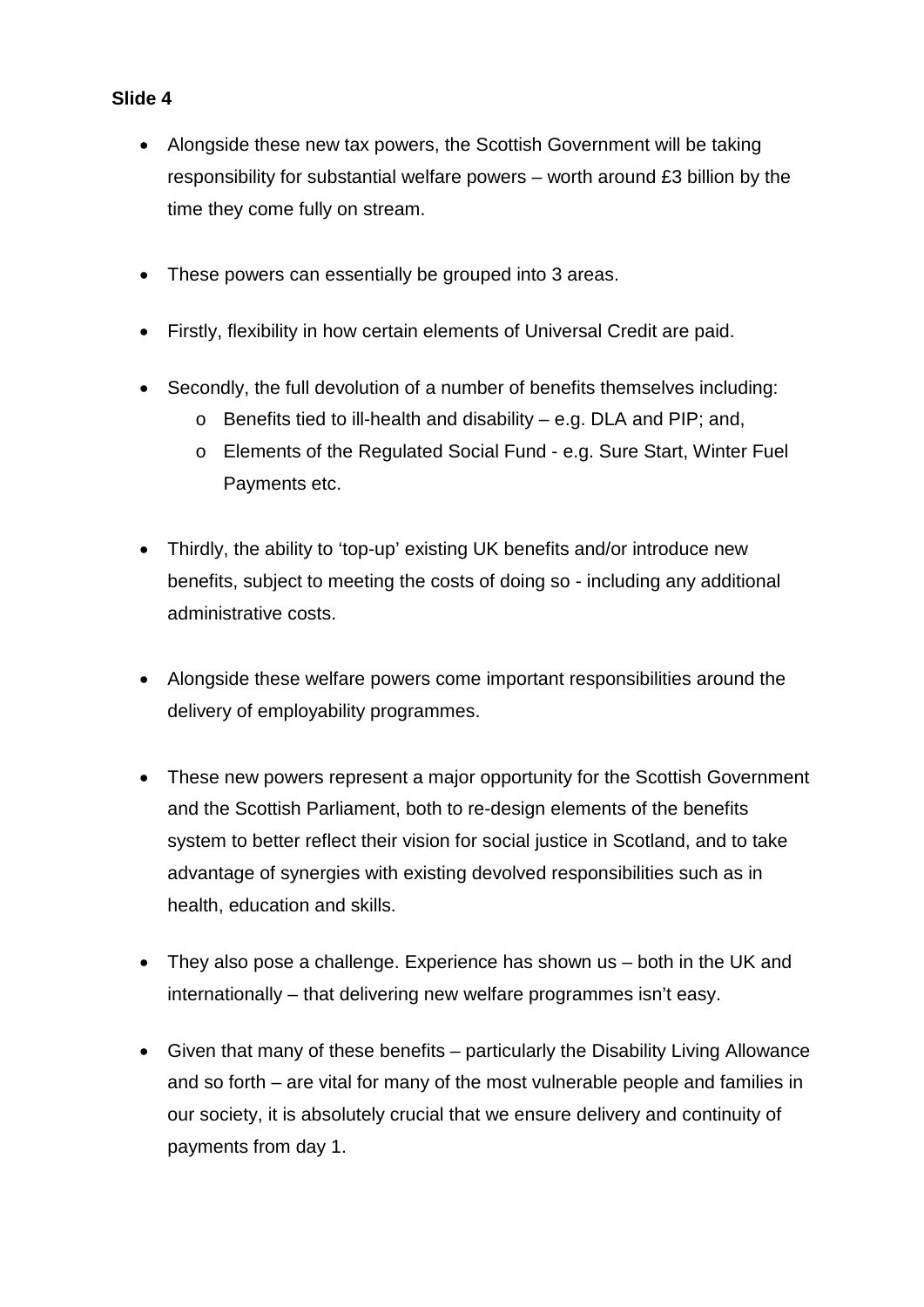• At the same time, it's important to acknowledge that many of these benefits are expensive. Entirely legitimate and well-intentioned ambitions to increase the value of payments and/or to broaden eligibility may carry expensive price tags which will need to be paid for.

- These are the new powers.
- So how will the actual Scottish Budget be determined from now on?
- Recall that in the past, the Scottish Budget was largely determined by a block grant. This grant was, in turn, calculated by the Barnett formula – the mechanism which allocates Scotland a population share of comparable spending in England.
- Rather than design a new system for the block grant, the Smith Commission decided instead that the existing block grant should be adjusted to account for the new devolved and assigned revenues.
- In year 1, that's pretty straightforward. You take away how much was raised in that year in devolved revenues and then add back in these same revenues raised from the devolved taxes in Scotland.
- There is zero impact on the Budget simply from the transfer of power, and the principle of 'no-detriment' is met.
- But what happens after year 1?
- If you keep on taking away from the block grant how much tax revenue is raised each year, then there's effectively no change to the Budget process – the block grant is cut by exactly the same amount as is then added back in!
- So what was agreed was an indexation mechanism to grow this block grant adjustment – or BGA – year on year at a counterfactual rate.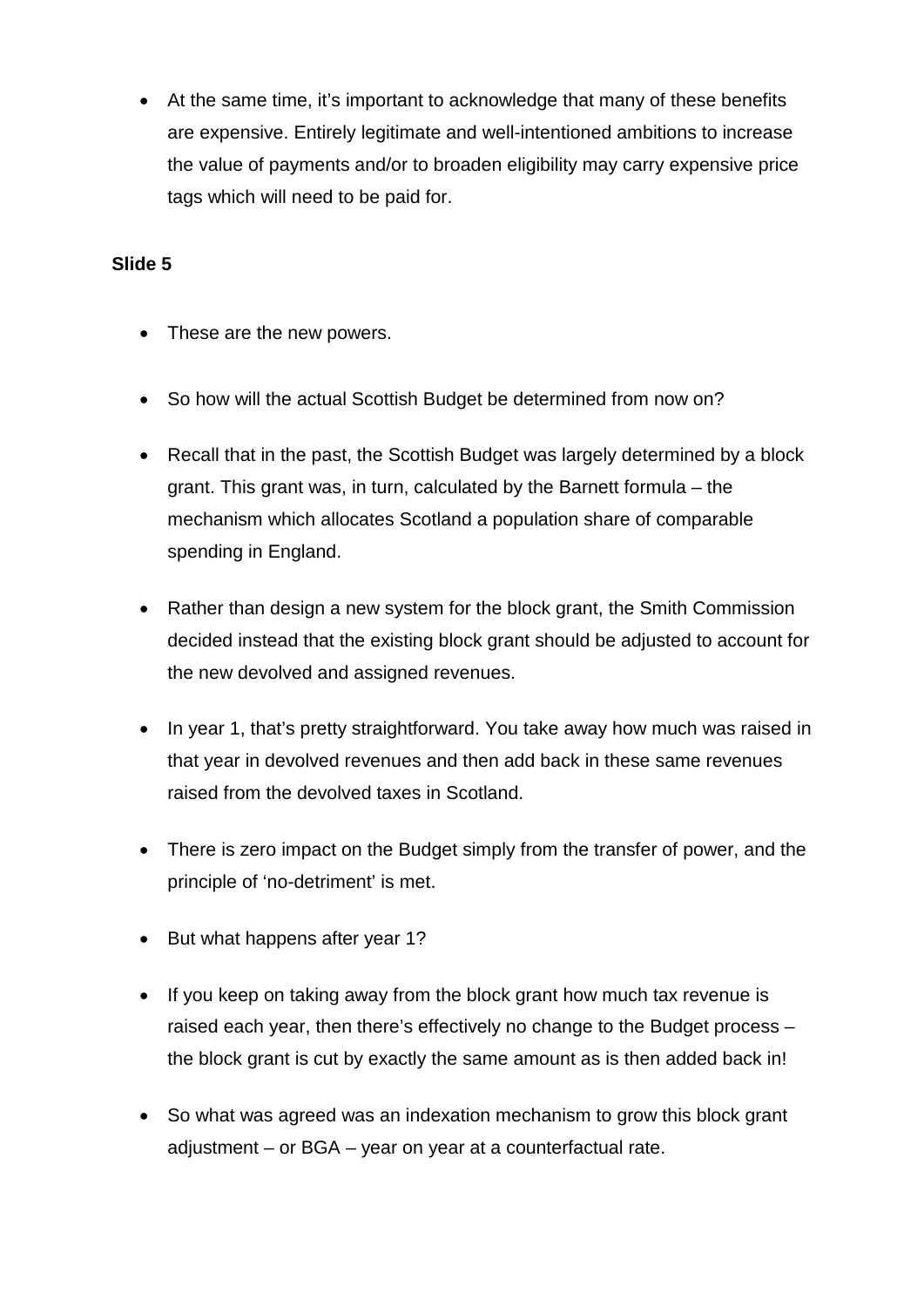- The purpose of this indexation mechanism was to create a BGA that represents a counterfactual estimate of the tax revenues that the UK would be forgoing post-devolution.
- You'll recall from last year that there was difficulty in getting both governments to agree on the most appropriate indexation mechanism.
- The mechanism that was finally agreed at least up to 2021 was for the BGA to increase in line with the growth in the equivalent tax revenues per head in the rest of the UK (rUK).
- In the case of income tax, this means that if non-savings non-dividends income tax revenues per head grow by 2% in rUK, the BGA will grow by 2%.
- And this gives the key feature which underpins this framework: that is, how the BGA interacts with devolved revenues.
- If Scottish tax revenues per head can grow *faster* than the growth per head in the equivalent taxes in rUK, then the Scottish Budget is *better off* compared to what it would have been under the Barnett Formula.
- This is because Scottish tax revenues will be larger than block grant adjustment.
- But equally, if Scottish tax revenues per head grow more *slowly* than in rUK, then the Scottish Budget is *worse off*.
- An equivalent mechanism works for welfare payments.

- So that's the broad outline of the framework.
- What I want to do now is to run through some key issues that will be crucial to how the budget process will work in practice over the next few years.
- Firstly, it is clear that we are dealing with an exceptionally complex framework.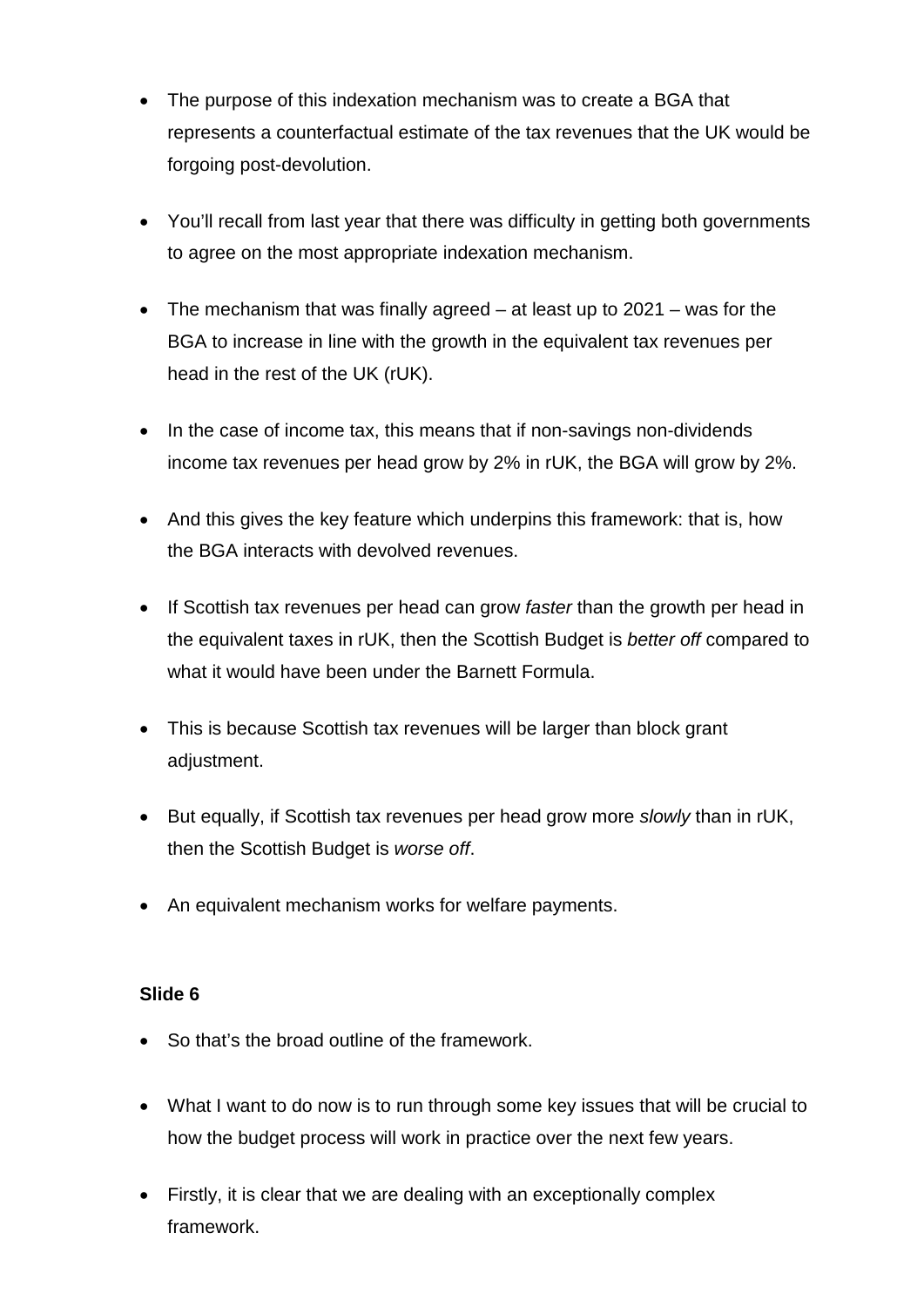- If you thought Barnett and the existing Scottish Budget process was complex, you ain't seen nothing yet!
- We now have a mix of block grant, devolved taxes, local taxes, shared taxes and assigned taxes. All supported by a complex framework for borrowing – for four different purposes no less, forecast error, cash flow, emergency economic shocks and capital investment – use of reserves and various mechanisms to reconcile forecasts with the revenues that end up actually being collected at the end of the day.
- How scrutiny occurs in a landscape like that is clearly going to be a challenge. And the Budget Review Group are trying to find ways to deal with this new and complex world.
- It's also going to be an important test for intergovernmental relations between Whitehall and Holyrood. In the past, HM Treasury has always been the dominant player in fiscal relations with the Scottish Government, but the new system is designed to be a partnership of equals.
- Ultimately, it'll come down to how well the two governments work with one another……particularly during times of disagreement.
- Alongside all of this, there will be important practical challenges to overcome both in terms of the costs and administration around starting-up and running these new powers not to mention keeping track of the complex arrangements for different types of capital, resource, DEL, and AME spending.
- Throw in to that mix things like the non-domestic rates pool and a new Scotland Reserve to mop-up underspends, and you have an interesting cocktail!
- And remember, the key element of this the BGA is temporary and scheduled to be reviewed in 2021.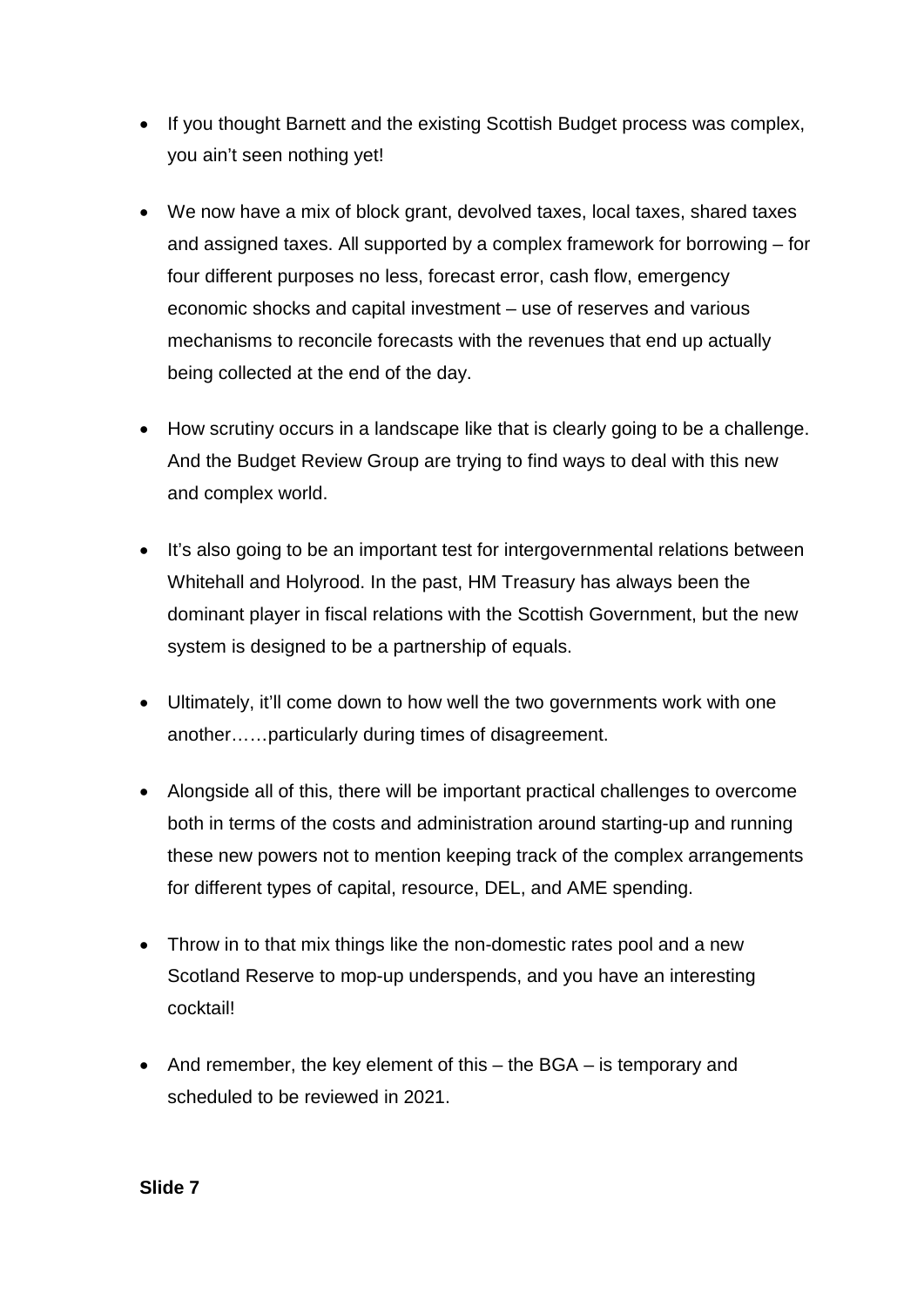- The 2<sup>nd</sup> issue concerns the economic uncertainties, challenges and opportunities that underpin this new framework.
- As I've mentioned, one of the key objectives of Smith was to bring greater risk and reward into the budget process.
- By being responsible for more devolved and assigned taxes, how the economy performs will, from now on, have a much greater bearing on future Scottish budgets.
- But as I mentioned, there's a subtlety in that the way this framework has been designed. What is actually most important is not how the Scottish economy itself is performing per se, but how the Scottish economy is fairing *relative* to the rest of the UK.
- Recall that key calculation "the Scottish Budget will be better off under this new framework compared to Barnett if Scottish tax revenues per head grow more quickly than rUK tax revenues per head (which in turn determine the block grant adjustment)."
- And here the current state of the Scottish economy presents a challenging backdrop.
- The Scottish economy has been sluggish for the best part of two years now.
- Output fell in the final quarter of 2016.
- The Fiscal Framework prepared for 'emergency' situations with additional borrowing available under certain circumstances:

*"A Scotland-specific economic shock is triggered when onshore Scottish GDP is below 1% in absolute terms on a rolling 4 quarter basis, and 1 percentage point below UK GDP growth over the same period."* 

• It's interesting – and a reflection of the fragility of the economy in recent months – that with growth of just 0.4%, compared to 1.8% for the UK as a whole, Scotland's current economic performance satisfies this criteria.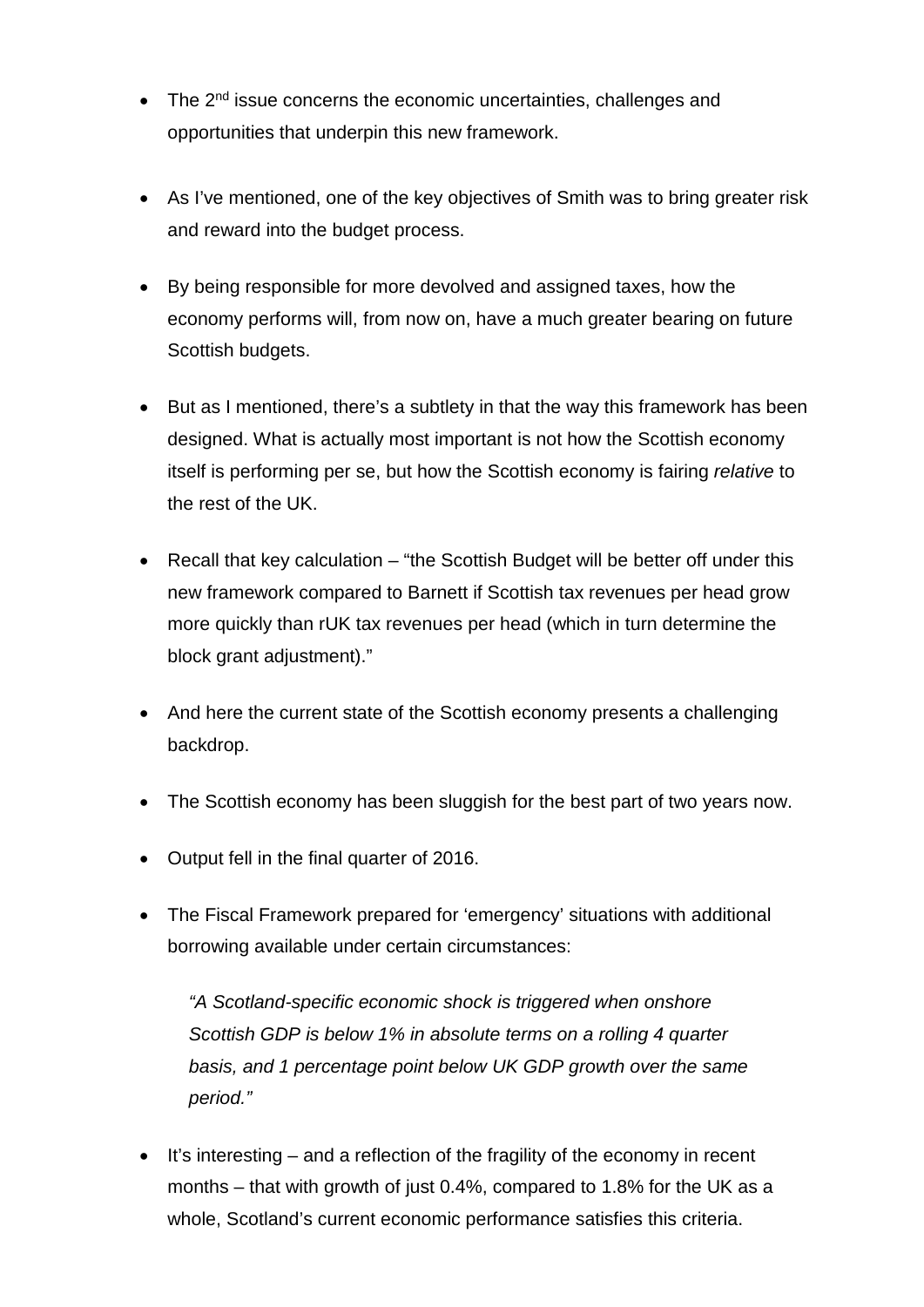- If this continues, the Scottish Government has the opportunity to borrow an additional £600m per annum.
- Whether or not they chose to do that remains to be seen. What will be important is whether or not the Scottish Government believes that this year's weak economic data will continue into 2017/18 and how much this divergence in overall economic performance will spill over into actual income tax revenues.
- Setting aside any current challenges, what is interesting and not that well appreciated – is just how significant the effects of different economic performance will be for public spending in Scotland under this new framework.
- We're now dealing with very large revenues, particularly around income tax and VAT.
- A small variation in the growth rate of income tax revenues for example given that they amount to over £11bn – could very easily work out at hundreds of millions of pounds over a very short period of time.

- To provide some context, we can illustrate what happens if just one of the economic determinants of tax growth is changed.
- Wages in Scotland and the UK tend to be correlated.
- Over the last three to five years for example, median wages have grown by a difference of – on average – around 0.3% points per annum.
- Let's take that number and see how a variation of that sort could impact on future Scottish income tax revenues and therefore the Scottish Budget.
- As the chart highlights, a variation of this magnitude equivalent to Scottish median wages growing 2.5% vs. 2.2% in the UK or vice versa etc. – is worth around £50m in year 1.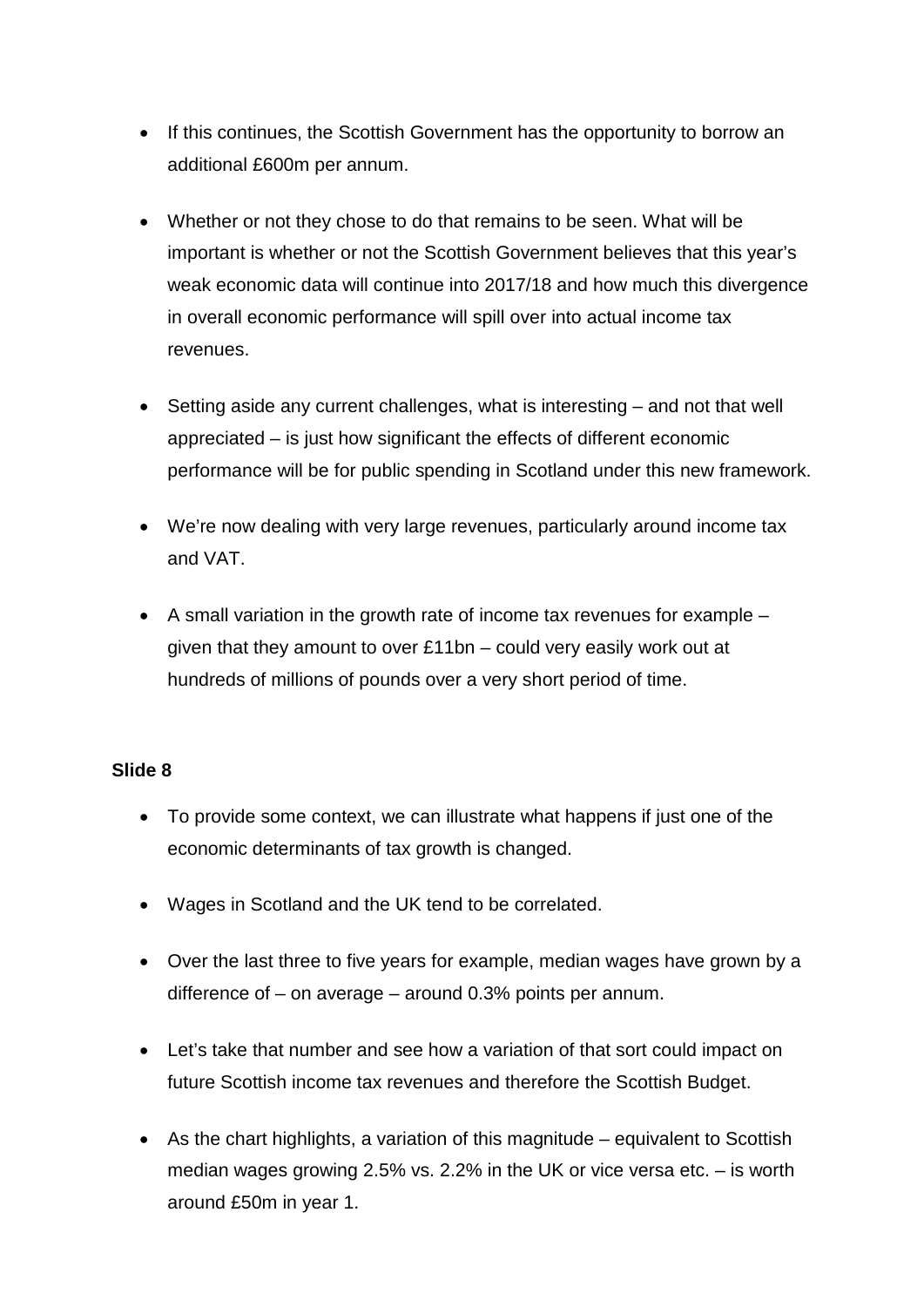- If the gap was 1 percentage point the difference would be closer to £150m.
- And of course, if this gap was to stay for longer than 1 year, the potential revenue shortfall or gain gets that much larger over time.
- And this is just on one factor. If employment growth for example was faster or slower in Scotland than the rest of the UK, then the impact will be magnified.
- So sustained economic performance is absolutely crucial.
- With many factors out-with the Scottish Government's control including the ongoing challenges in the oil and gas industry, an ageing population vis-à-vis the rest of the UK and uncertainties around Brexit etc. many believe that Scotland will do well to match UK economic performance over the next few years.

- But of course, the Scottish Government now has a range of new powers over tax and spend to support public services and/or help to grow the economy.
- I think it's fair to say that we've yet to have a fully informed debate in Scotland about how best to use these powers, plus the choices and trade-offs involved.
- What's the optimal level of public spending we want to support and how do we raise enough revenues to pay for these ambitions?
- Do we want people in Scotland to pay more tax than in the rest of the UK if it supports greater investment in public services and what might be the longterm economic consequences of doing so?
- In thinking about the policy choices open to the Scottish Government, the unique nature of this framework throws up a number of important – but subtle – issues.
- Firstly, when you change a policy it's often designed to alter economic behaviours to obtain a desired outcome. For example, the government believe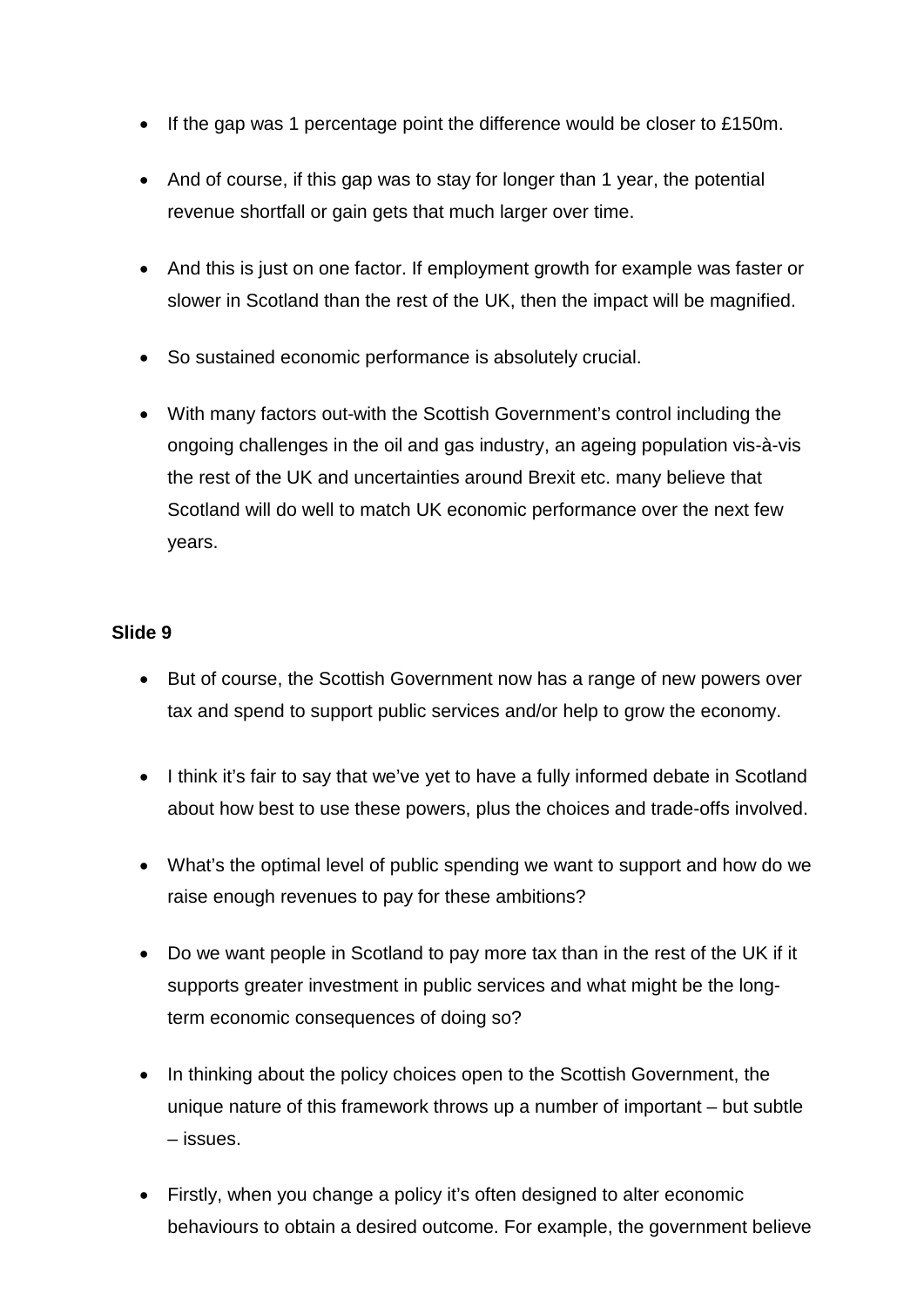that by cutting air passenger duty – through the creation of a new air departure tax – this will stimulate the economy by boosting tourism and connectivity.

- But outcomes are uncertain and on many occasions when deciding whether or not to 'pull' a policy lever the evidence in favour or against its use is often unclear.
- There are also concerns that need to be borne in mind around 'unintended consequences' arising from changes to behaviour. The Scottish Government has for example, expressed an openness to consider – in principle – the introduction of a 50p tax rate on those earning over £150,000 in Scotland. However, they are concerned about the unintended consequences on the Scottish Budget if some of the relatively small number of taxpayers that this will impact upon choose to change their behaviour – for example, by moving to somewhere else in the UK.
- Secondly, it's not just economic behaviours that policymakers need to be mindful of. Changing one tax could lead to unintended consequences in terms of other taxes.
- For example, an increase in income tax rates targeted at earned income, may encourage people to switch their income into dividends or to move from selfemployment to incorporation all to gain a tax advantage. Taxpayers in Scotland would still be paying tax but they would be switching between tax revenues that flow to the Scottish Government (NS-ND income tax) and tax revenues that flow instead to the UK Government (e.g. dividend income, capital gains tax, corporation tax etc).
- The net effect of such action would be a cut to the Scottish Budget but a boost to the UK Budget.
- This isn't to say that one policy is better than the other, but simply that policymakers need to be mindful of how their decisions will actually play out in practice. In the Scottish context, given that we don't control all the tax levers they have to be even more careful.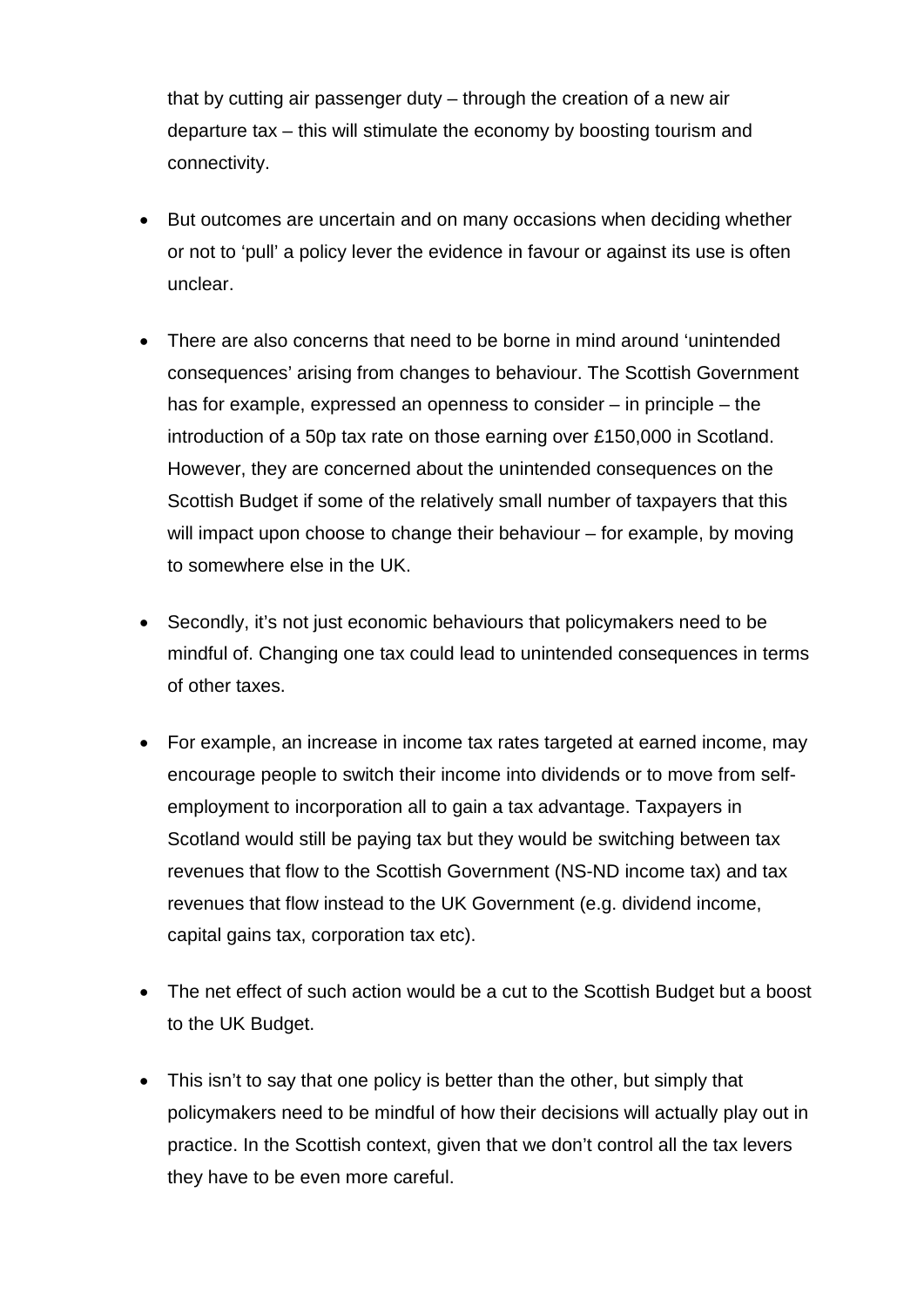• Finally, and perhaps less well known, is that because of the different structures of income between Scotland and the rest of the UK, common UKwide policies on income tax (remember this remains a shared rather than a fully devolved tax) can throw up some odd implications for the Scottish Budget.

- This chart shows non-savings non-dividends income tax liabilities across the income distribution in Scotland and the rest of the UK.
- Two things are worth noting  $$ 
	- o Firstly, Scotland collects a greater proportion of its income tax revenues from the lower end of the income distribution than rUK.
	- $\circ$  Secondly, in the rest of the UK in part driven by the London effect very high earning individuals make up a much larger share of income tax liabilities than in Scotland.
- What this means is that the same income tax policy in Scotland and the rUK could have different revenue impacts.
- For example, consider the introduction of a 50p tax rate not just in Scotland but across the UK as a whole.
- Let's set aside behaviour impacts and focus simply on the mechanics of the framework.
- A UK-wide 50p tax rate for Additional Rate taxpayers will increase the tax paid by the highest earners in Scotland. But because there are more additional rate taxpayers in England – and they are on average richer than in Scotland – rUK tax revenues will increase by more than in Scotland.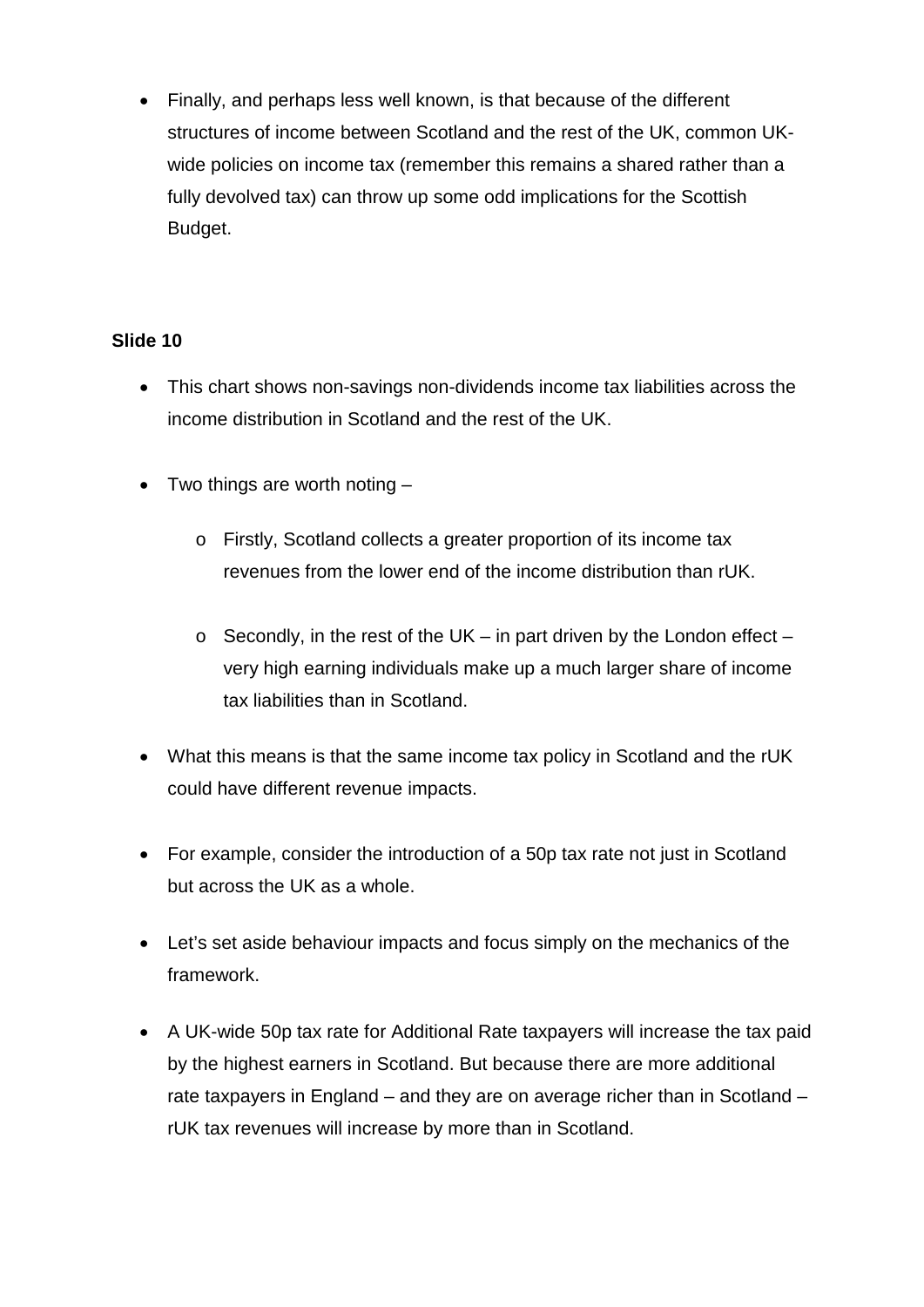- The end result is that the Block Grant Adjustment will be larger than the increase in Scottish revenues, leading to a reduction in the Scottish Budget. All this, despite Scotland increasing its tax rates!
- Now should the UK Government choose to spend the revenues that it raises from a 50p tax rate on public spending that brings with it Barnett consequentials – e.g. in health or education – then Scotland's Budget may still rise (albeit because of a transfer from rUK taxpayers to Scotland).
- But even then because of this interaction between the Block Grant Adjustment and Scottish tax revenues, the increase will still be less than would have been the case prior to 2017. And of course, should the UK Government decide to spend these revenues on things such as reserved welfare powers, defence or reduce net borrowing, Scotland would not receive any consequentials.
- A similar issue arises with the personal allowance. Because a higher proportion of Scottish income tax revenues come from people close to the personal allowance threshold, any increase in that threshold will have a disproportionate impact on Scottish revenues vis-à-vis the UK as a whole, leading to a relatively larger cut to the Scottish Budget than in England.

- The final issue is around forecasting and the uncertainty that this involves.
- The Scottish budget cycle will now be heavily dependent upon forecasts made by the Scottish Fiscal Commission and OBR – for taxes, welfare spending and all the individual block grant adjustments.
- Forecasting isn't easy even in normal times!
- With Brexit and many other uncertainties, robust forecasts are even more challenging.
- In a Scottish context, they are some further challenges over and above all of this.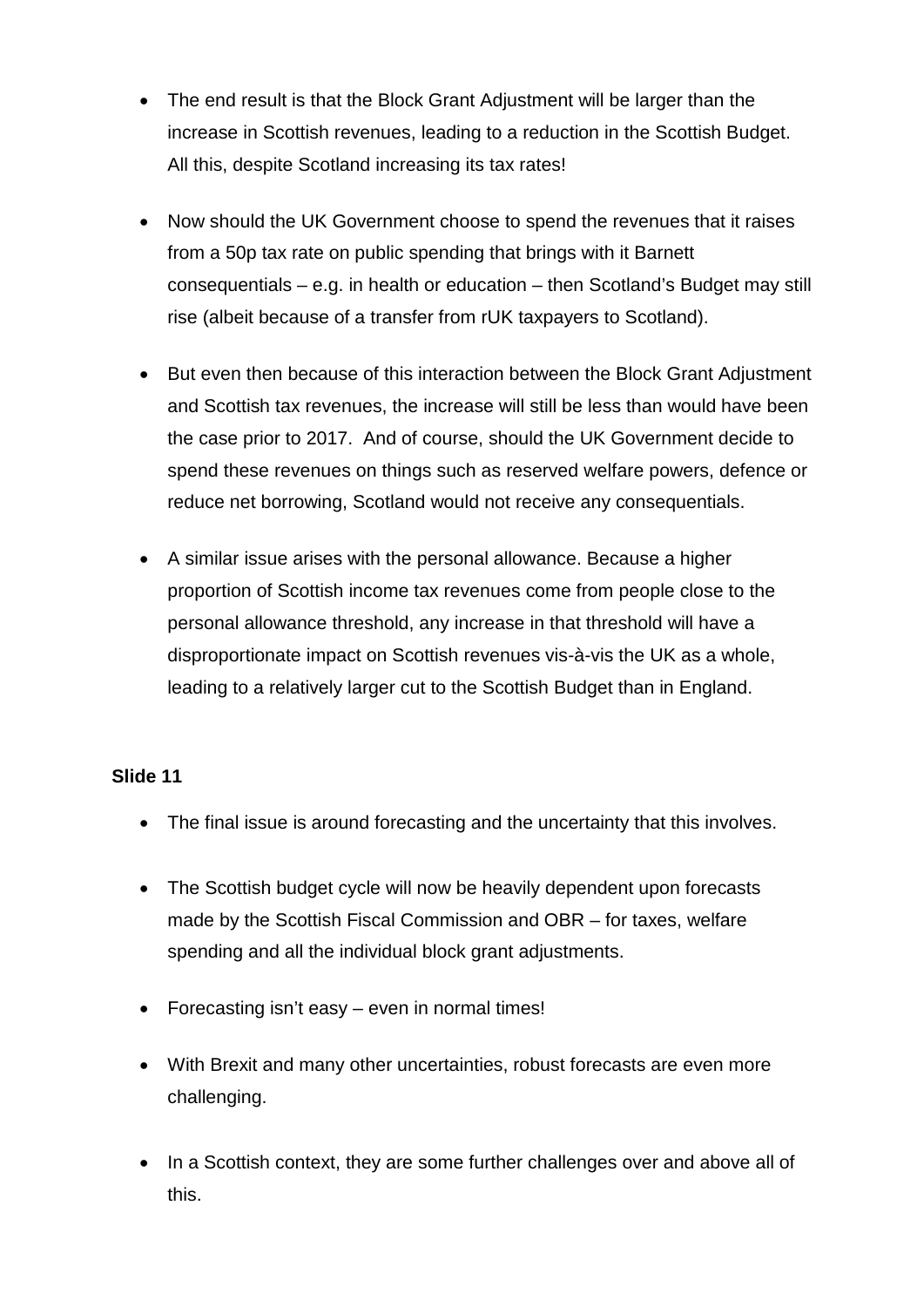- Firstly, the depth, coverage and timeliness of the economic data we have to make forecasts is not as good as in the UK as a whole. That means the forecasts of the Scottish Fiscal Commission will always – through no fault of their own – be subject to a greater margin of error.
- Secondly, building the analytical capacity to model, forecast and evaluate the likely impacts of different policies or changes in economic changes, will take time and we can't expect the Fiscal Commission to work miracles overnight.

- Finally, the process for reconciling these forecasts with actual data is itself complicated and will require careful management.
- The framework requires forecasts to be made in advance of an upcoming budget for how much revenue is expected to be raised in the forthcoming year. For income tax, and ultimately VAT, the amount of money forecast will then be transferred to the Scottish Budget by the UK Government. But the actual data will not be known with certainty until further down the line.
- Once known, an adjustment will have to be made to reconcile the amount of money allocated in the first instance – which was based on that initial forecast – with what has actually been collected. This is because, in effect, HMRC will collect income tax revenues in Scotland but the UK Government has effectively written a cheque to the value of the Scottish Fiscal Commission's forecast.
- This process will take time to work through. And it creates the prospect, as this diagram shows, of forecast errors made in one year, still having an impact on the budget some 8 or 9 years down the line!

## **Slide 13**

• The new fiscal powers provide the Scottish Government with significant new powers and the opportunity to capture the benefits of economic success.